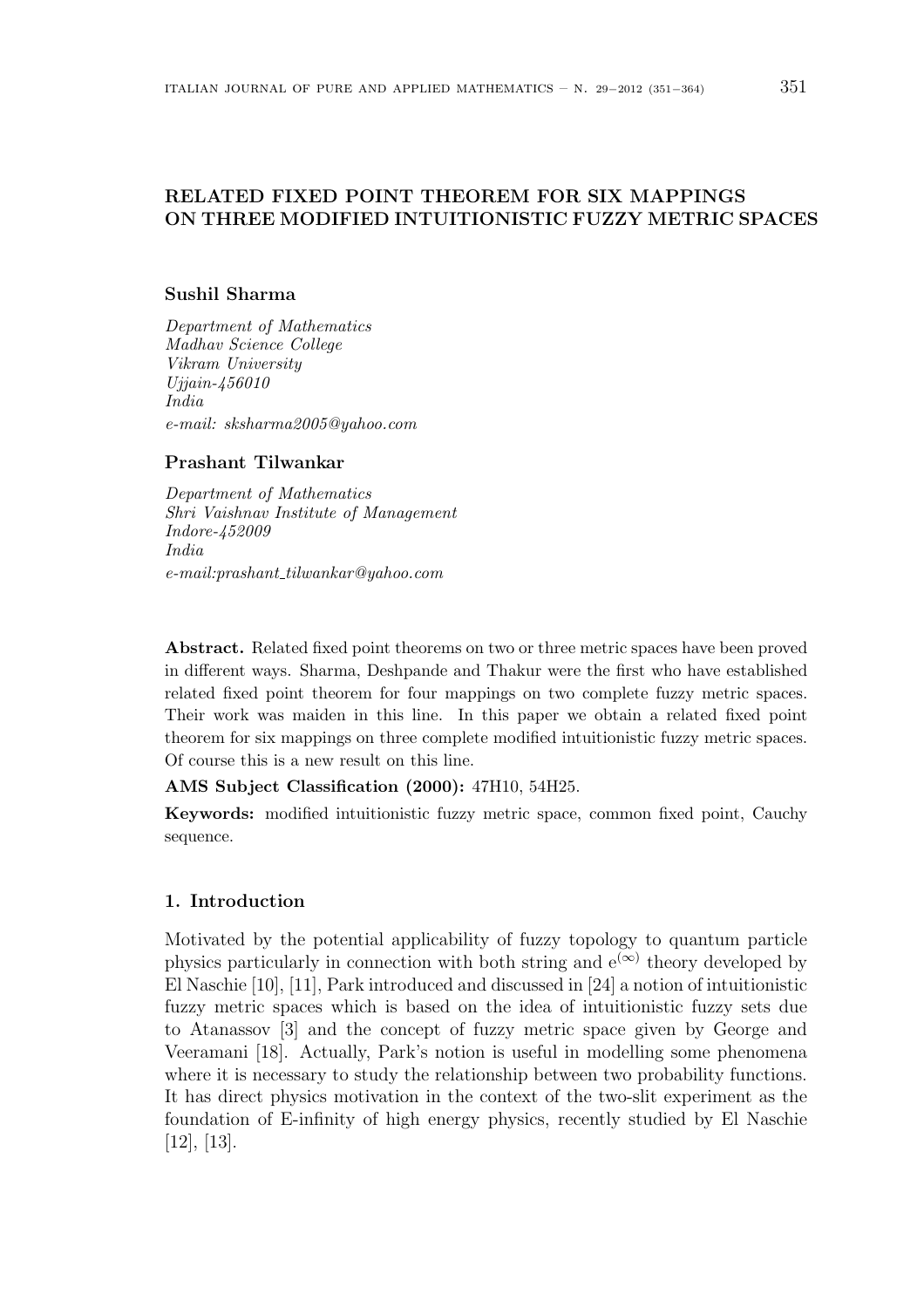Alaca et al. [2] using the idea of intuitionistic fuzzy sets, they defined the notion of intuitionistic fuzzy metric space as Park [24] with the help of continuous t-norms and continuous t-conorms as a generalization of fuzzy metric space due to Kramosil and Michalek [22]. Further, they introduced the notion of Cauchy sequences in intuitionistic fuzzy metric spaces and proved the well known fixed point theorems of Banach [4] and Edelstein [9] extended to intuitionistic fuzzy metric spaces with the help of Grabiec [13]. Turkoglu et al. [30] introduced the concept of compatible maps and compatible maps of types  $(\alpha)$  and  $(\beta)$  in intuitionistic fuzzy metric spaces and gave some relations between the concepts of compatible maps and compatible maps of types  $(\alpha)$  and  $(\beta)$ .

Since the intuitionistic fuzzy metric space has extra conditions, Saadati, Sedghi and Shobe [28] modified the idea of intuitionistic fuzzy metric spaces and gave the new notion of intuitionistic fuzzy metric spaces with the help of the notion of continuous t-representable.

Related fixed point theorems on two or three metric spaces were proved by Fisher[14],[15], Nung[23], Popa [24], Jain, Sahu and Fisher [19], Jain, Shrivastava and Fisher [20], Cho, Kang and Kim [5], Fisher and Murthy [16] and many others. Sharma, Deshpande and Thakur [29] established a related fixed point theorem for four mappings on two complete fuzzy metric spaces. Deshpande and Pathak [8] intuitionistically fuzzified the results of Sharma, Deshpande and Thakur [29] and proved a related fixed point theorem for two pairs of mappings on two intuitionistic fuzzy metric spaces. In this paper, we extend the results of Deshpande and Pathak [8] and prove a related fixed point theorem for six mappings on three complete modified intuitionistic fuzzy metric spaces.

## 2. Preliminaries

**Definition 2.1.** ([26]) A binary operation  $* : [0,1] \times [0,1] \rightarrow [0,1]$  is continuous t-norm if ∗ is satisfying the following conditions:

- (i) ∗ is commutative and associative,
- $(ii)$  \* is continuous,
- (iii)  $a * 1 = a$  for all  $a \in [0, 1]$ ,
- (iv)  $a * b \leq c * d$  whenever  $a \leq c$  and  $b \leq d$ ,  $a, b, c, d \in [0, 1]$ .

**Definition 2.2.** ([26]) A binary operation  $\diamond : [0, 1] \times [0, 1] \rightarrow [0, 1]$  is continuous t-conorm if  $\Diamond$  is satisfying the following conditions:

- $(i)$   $\diamond$  is commutative and associative,
- (ii)  $\diamond$  is continuous,
- (iii)  $a \diamond 0 = a$  for all  $a \in [0, 1]$ ,
- (iv)  $a \diamond b = c \diamond d$  whenever  $a \leq c$  and  $b \leq d, a, b, c, d \in [0, 1].$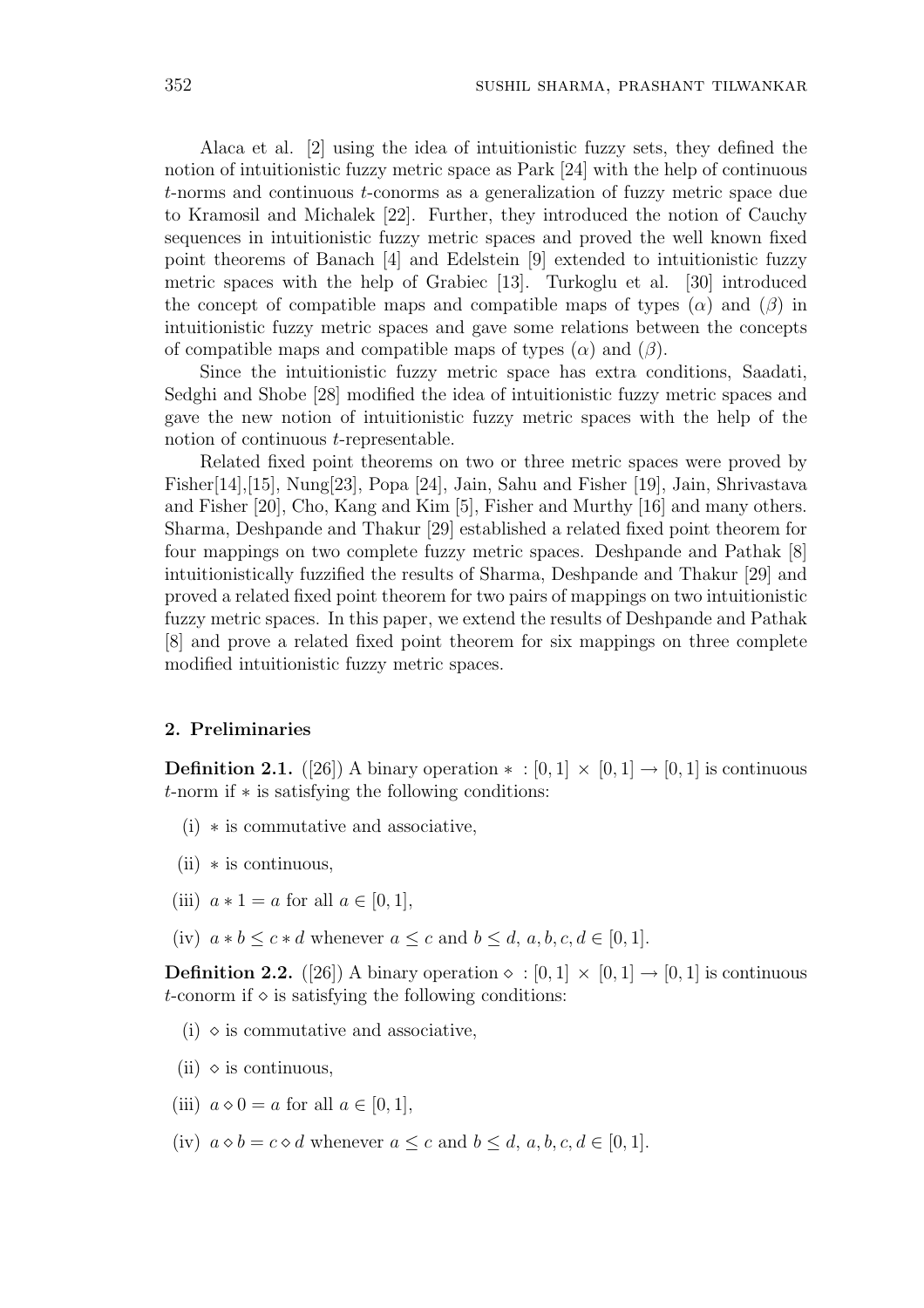**Lemma 2.1.** ([7]) Consider the set  $L^*$  and operation  $\leq_{L^*}$  defined by

$$
L^* = \{(x_1, x_2) : (x_1, x_2) \in [0, 1]^2 \text{ and } x_1 + x_2 \le 1\}
$$

 $(x_1, x_2) \leq_{L^*} (y_1, y_2) \Leftrightarrow x_1 \leq y_1 \text{ and } x_2 \geq y_2, \text{ for every } (x_1, x_2), (y_1, y_2) \in L^*.$ Then  $(L^*, \leq_{L^*})$  is a complete lattice.

**Definition 2.3.** ([3]) An intuitionistic fuzzy set  $A_{\zeta,\eta}$  in a universe U is an object  $A_{\zeta,\eta} = \{(\zeta_A(u), \eta_A(u)) | u \in U\}$ , where, for all  $u \in U$ ,  $\zeta_A(u) \in [0,1]$  and  $\eta_A(u) \in [0,1]$  are called the membership degree and the non-membership degree, respectively, of u in  $A_{\zeta,\eta}$ , and, furthermore, they satisfy  $\zeta_A(u) + \eta_A(u) \leq 1$ .

For every  $z_i = (x_i, y_i) \in L^*$ , if  $c_i \in [0, 1]$  such that  $\sum_{i=1}^{n}$  $j=1$  $c_j = 1$ , then it is easy that !<br>}

$$
(2.1) \quad c_1(x_1, y_1) + \cdots + c_n(x_n, y_n) = \sum_{j=1}^n c_j (x_j, y_j) = \left( \sum_{j=1}^n c_j x_j, \sum_{j=1}^n c_j y_j \right) \in L^*.
$$

We denote its units by  $0_{L^*} = (0, 1)$  and  $1_{L^*} = (1, 0)$ . Classically, a triangular norm  $* = T$  on [0, 1] is defined as an increasing, commutative, associative mapping  $T : [0,1]^2 \rightarrow [0,1]$  satisfying  $T(1, x) = 1 * x = x$ , for all  $x \in [0,1]$ . A triangular conorm  $S = \diamond$  is defined as an increasing, commutative, associative mapping  $S : [0,1]^2 \rightarrow [0,1]$  satisfying  $S(0, x) = 0 \diamond x = x$ , for all  $x \in [0,1]$ . Using the lattice  $(L^*, \leq_{L^*})$  these definitions can be straightforwardly extended.

**Definition 2.4.** ([6]) A triangular norm (*t*-norm) on  $L^*$  is a mapping  $\tau : (L^*)^2 \to L^*$ satisfying the following conditions:

$$
(\forall x \in L^*)(\tau(x, 1_{L^*}) = x)
$$
 (boundary condition),  
\n
$$
(\forall (x, y) \in (L^*)^2)(\tau(x, y) = \tau(y, x))
$$
 (commutativity),  
\n
$$
(\forall (x, y, z) \in (L^*)^3)(\tau(x, \tau(y, z)) = \tau(\tau(x, y), z))
$$
 (associativity),  
\n
$$
(\forall (x, x', y, y') \in (L^*)^4)(x \leq_{L^*} x')
$$
 and 
$$
(y \leq_{L^*} y' \to \tau(x, y) \leq_{L^*} \tau(x', y'))
$$
 (monotonicity).

**Definition 2.5.** ([6], [7]) A continuous t-norm  $\tau$  on  $L^*$  is called continuous trepresentable if and only if there exist a continuous t-norm ∗ and a continuous t-conorm  $\diamond$  on [0, 1] such that, for all  $x = (x_1, x_2), y = (y_1, y_2) \in L^*$ ,

$$
\tau(x,y) = (x_1 * y_1, x_2 \diamond y_2).
$$

Now, define a sequence  $\tau^n$  recursively by  $\tau^1 = \tau$  and

$$
\tau^n(x^{(1)}, \dots, x^{(n+1)}) = \tau(\tau^{n-1}(x^{(1)}, \dots, x^{(n)}, x^{(n+1)}) \text{ for } n \ge 2 \text{ and } x^{(i)} \in L^*.
$$

**Definition 2.6.** ([28]) Let M, N are fuzzy sets from  $X^2 \times (0, +\infty)$  to [0, 1] such that  $M(x, y, t) + N(x, y, t) \leq 1$  for all  $x, y \in X$  and  $t > 0$ . The 3-tuple  $(X, \mathcal{M}_{M,N}, \tau)$  is said to be an intuitionistic fuzzy metric space if X is an arbitrary (non-empty) set,  $\tau$  is a continuous t-representable and  $\mathcal{M}_{M,N}$  is a mapping  $X^2 \times (0, +\infty) \to L^*$  (an intuitionistic fuzzy set, see Definition 2.3) satisfying the following conditions for every x,  $y \in X$  and  $t, s > 0$ :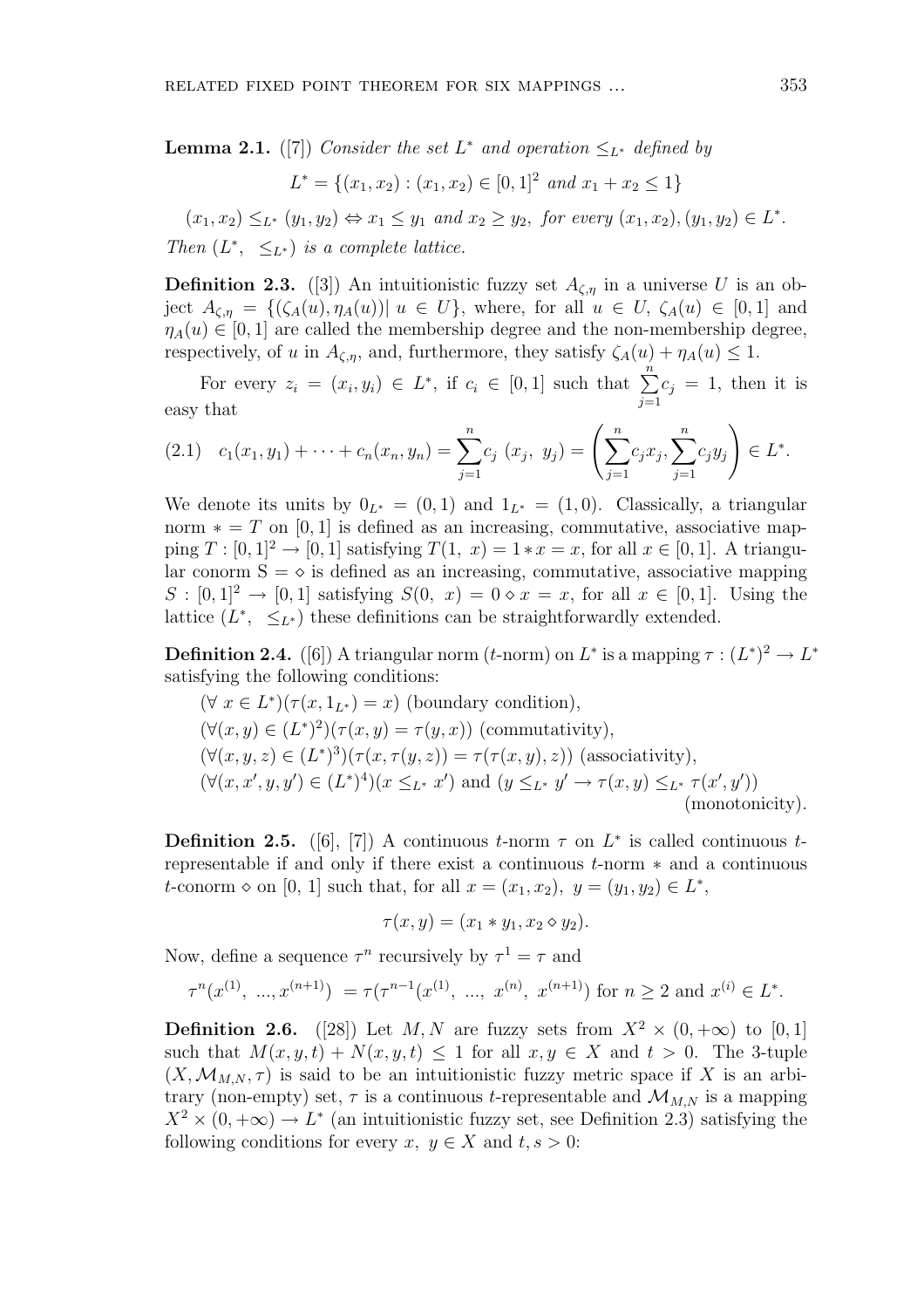- (a)  $\mathcal{M}_{MN}(x, y, t) > L_* 0$ <sub>L</sub>∗;
- (b)  $\mathcal{M}_{M,N}(x, y, t) = 1_{L^*}$  if and only if  $x = y$ ;
- (c)  $\mathcal{M}_{M,N}(x, y, t) = \mathcal{M}_{M,N}(y, x, t);$
- (d)  $\mathcal{M}_{M,N}(x, y, t + s) >_{L^*} \tau(\mathcal{M}_{M,N}(x, z, t), \mathcal{M}_{M,N}(z, y, s));$
- (e)  $\mathcal{M}_{M,N}(x,y,\cdot) : (0,\infty) \to L^*$  is continuous.
- In this case,  $\mathcal{M}_{M,N}$  is called an *intuitionistic fuzzy metric*. Here,

$$
\mathcal{M}_{M,N}(x,y,t) = (M(x,y,t), N(x,y,t)).
$$

**Example 2.1.** ([28]) Let  $(X, d)$  be a metric space. Denote

$$
\tau(a, b) = (a_1b_1, \min(a_2 + b_2, 1))
$$

for all  $a = (a_1, a_2)$  and  $b = (b_1, b_2) \in L^*$  and let M and N be fuzzy sets on  $X^2 \times (0, \infty)$  defined as follows:

$$
\mathcal{M}_{M, N}(x, y, t) = (M(x, y, t), N(x, y, t)) = \left(\frac{ht^n}{ht^n + md(x, y)}, \frac{md(x, y)}{ht^n + md(x, y)}\right)
$$
  
for all  $t, h, m, n \in R^+$ .

Then,  $(X, \mathcal{M}_{M,N}, \tau)$  is an intuitionistic fuzzy metric space.

**Example 2.2.** ([28]) Let  $X = N$ . Define

$$
\tau(a, b) = (\max(0, a_1 + b_1 - 1), a_2 + b_2 - a_2b_2)
$$

for all  $a = (a_1, a_2)$  and  $b = (b_1, b_2) \in L^*$  and let M and N be fuzzy sets on  $X^2 \times (0, \infty)$  defined as follows:

$$
\mathcal{M}_{M,N}(x,y,t) = (M(x,y,t), N(x,y,t)) = \begin{cases} \left(\frac{x}{y}, \frac{y-x}{y}\right) & \text{if } x \leq y, \\ \left(\frac{y}{x}, \frac{x-y}{x}\right) & \text{if } y \leq x, \end{cases}
$$

for all  $x, y \in X$  and  $t > 0$ . Then  $(X, \mathcal{M}_{M, N}, \tau)$  is an intuitionistic fuzzy metric space.

**Definition 2.7.** ([28]) A sequence  $\{x_n\}$  in an intuitionistic fuzzy metric space  $(X, \mathcal{M}_{M, N}, \tau)$  is called a Cauchy sequence if for each  $0 < \varepsilon < 1$  and  $t > 0$ , there exists  $n_0 \in N$  such that

$$
\mathcal{M}_{M,N}(x_n, y_m, t) >_{L^*}(N_s(\varepsilon), \varepsilon)
$$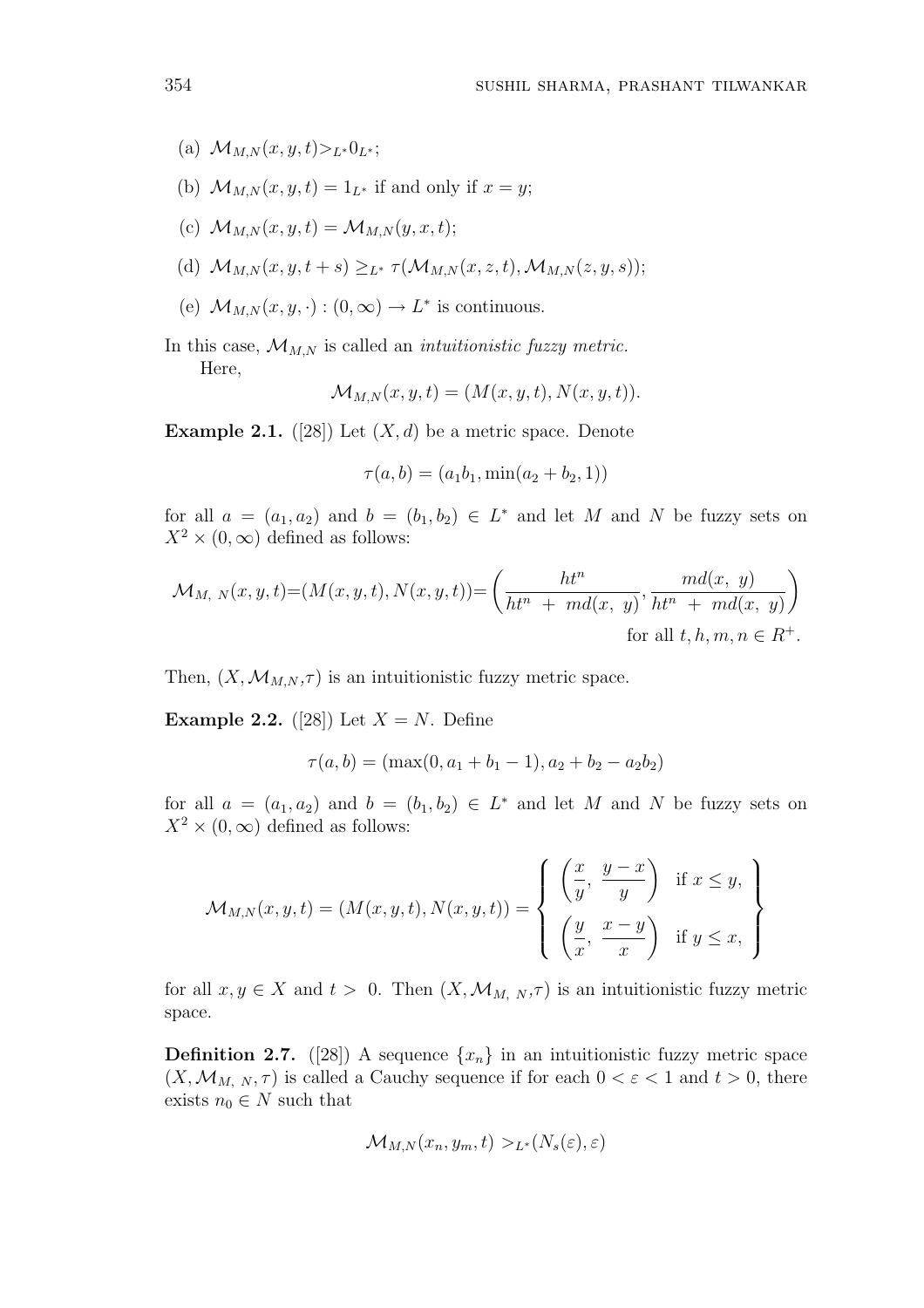and for each  $n, m \geq n_0$ , here  $N_s$  is the standard negator. The sequence  $\{x_n\}$  is said to be convergent to  $x \in X$  in the intuitionistic fuzzy metric space  $(X, \mathcal{M}_{M,N}, \tau)$ and denoted by  $x_n \stackrel{\mathcal{M}_{M,N}}{\longrightarrow} x$  if  $\mathcal{M}_{M,N}(x_n,x,t) \longrightarrow 1_{L^*}$  whenever  $n \to \infty$  for every  $t > 0$ . An intuitionistic fuzzy metric space is said to be complete if and only if every Cauchy sequence is convergent.

**Lemma 2.2.** ([27]) Let  $\mathcal{M}_{M, N}$  be an intuitionistic fuzzy metric space. Then, for any  $t > 0$ ,  $\mathcal{M}_{M,N}(x, y, t)$  is non-decreasing with respect to t, in  $(L^*, \leq_{L^*})$ , for all  $x, y \in X$ .

**Lemma 2.3.** ([1]) Let  $(X, \mathcal{M}_{M,N}, \tau)$  be a modified intuitionistic fuzzy metric space. For each  $\lambda \in (0,1)$ , define the map  $E_{\lambda}: X^2 \to R^+ \cup \{0\}$  by

$$
E_{\lambda}(x, y) = \inf\{t > 0 : \mathcal{M}_{M, N}(x, y, t) >_{L^*} (1 - \lambda, \lambda)\},\
$$

then

(a) For each  $\lambda \in (0,1)$ , we have a  $\mu \in (0,1)$  such that

$$
E_{\lambda}(x_1, x_n) \le E_{\mu}(x_1, x_2) + E_{\mu}(x_2, x_3) + \cdots + E_{\mu}(x_{n-1}, x_n),
$$

for any  $x_1, x_2, x_3, ..., x_n \in X$ .

(b) The sequence  $\{x_n\}_{n\in\mathbb{N}}$  in X is convergent to x if and only if  $E_\lambda(x_n, x) \to 0$ .

Also, the sequence  $\{x_n\}_{n\in\mathbb{N}}$  is a Cauchy sequence in X if and only if it is a Cauchy sequence with respect to  $E_{\lambda}$ .

**Lemma 2.4.** ([21]) Let  $(X, \mathcal{M}_{M, N}, \tau)$  be an intuitionistic fuzzy metric space. If for a sequence  $\{x_n\}$  in X, there exists  $k \in (0,1)$  such that

$$
\mathcal{M}_{M,N}(x_n, x_{n+1}, kt) \geq_{L^*} \mathcal{M}_{M,N}(x_{n-1}, x_n, t), \text{ for all } n \text{ and for all } t,
$$

then  $\{x_n\}$  is a Cauchy sequence in X.

**Proof.** Let  $(X, \mathcal{M}_{M, N}, \tau)$  be an intuitionistic fuzzy metric space. Let for a sequence  $\{x_n\}$  in X, there exists  $k \in (0,1)$  such that

$$
\mathcal{M}_{M, N}(x_n, x_{n+1}, kt) \geq_{L^*} \mathcal{M}_{M, N}(x_{n-1}, x_n, t)
$$
, for all *n* and *t*,

then

$$
\mathcal{M}_{M,N}(x_n, x_{n+1}, t) \geq_{L^*} \mathcal{M}_{M,N}\left(x_{n-1}, x_n, \frac{t}{k}\right) \geq_{L^*} \mathcal{M}_{M,N}\left(x_{n-2}, x_{n-1}, \frac{t}{k^2}\right)
$$
  

$$
\ldots \geq_{L^*} \mathcal{M}_{M,N}(x_0, x_1, \frac{t}{k^n}), \text{ for all } n.
$$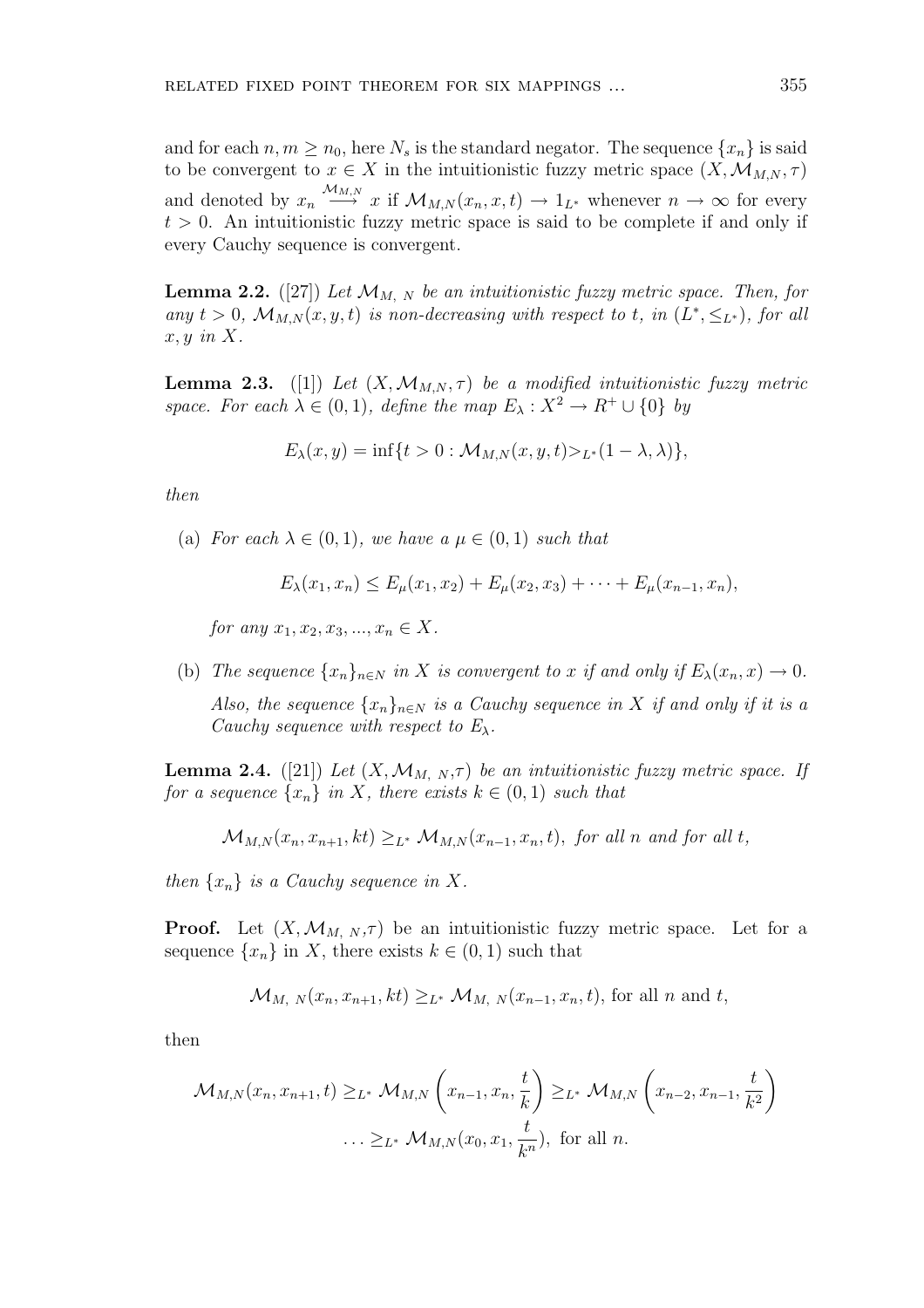Now

$$
E_{\lambda}(x_{n+1}, x_n) = \inf\{t > 0 : \mathcal{M}_{M,N}(x_{n+1}, x_n, t) \geq_{L^*} (1 - \lambda, \lambda)\}
$$
  
\n
$$
\leq \inf\{t > 0 : \mathcal{M}_{M,N}\left(x_1, x_0, \frac{t}{k^n}\right) \geq_{L^*} (1 - \lambda, \lambda)\}
$$
  
\n
$$
= \inf\{k^n t > 0 : \mathcal{M}_{M,N}(x_1, x_0, t) \geq_{L^*} (1 - \lambda, \lambda)\}
$$
  
\n
$$
= k^n \inf\{t > 0 : \mathcal{M}_{M,N}(x_1, x_0, t) \geq_{L^*} (1 - \lambda, \lambda)\}
$$
  
\n
$$
= k^n E_{\lambda}(x_0, x_1).
$$
  
\n
$$
E_{\lambda}(x_{n+1}, x_n) \leq k^n E_{\lambda}(x_0, x_1) \dots (A)
$$

Again from Lemma 2.3, for  $\lambda \in (0,1)$ , there exists  $\mu \in (0,1)$  such that

$$
E_{\lambda}(x_n, x_{n+p}) \leq E_{\mu}(x_n, x_{n+1}) + E_{\mu}(x_{n+1}, x_{n+2}) + \dots + E_{\mu}(x_{n+p-1}, x_{n+p})
$$
  
\n
$$
\leq k^n E_{\mu}(x_0, x_1) + k^{n+1} E_{\mu}(x_0, x_1) + \dots + k^{n+p-1} E_{\mu}(x_0, x_1),
$$
  
\nusing (A)  
\n
$$
= (k^n + k^{n+1} + \dots + k^{n+p-1}) E_{\mu}(x_0, x_1),
$$
  
\n
$$
= \frac{k^n}{1-k} E_{\mu}(x_0, x_1), \text{ as } 0 < k < 1,
$$

which tends to 0, as  $n \to \infty$ . Hence  $\{x_n\}$  is a Cauchy sequence in X.

**Lemma 2.5.** ([21]) In an intuitionistic fuzzy metric space  $(X, \mathcal{M}_{M, N}, \tau)$ , if for some x, y in X there exists  $k \in (0,1)$  such that

$$
\mathcal{M}_{M, N}(x, y, kt) \geq_{L^*} \mathcal{M}_{M, N}(x, y, t), for all t,
$$

then  $x = y$ .

**Proof.** Let for  $\lambda \in (0,1)$ 

$$
E_{\lambda}(x, y) = \inf\{t > 0 : \mathcal{M}_{M,N}(x, y, t) \geq_{L^*} (1 - \lambda, \lambda)\}
$$
  
\n
$$
\leq \inf\{t > 0 : \mathcal{M}_{M,N}(x, y, t/k) \geq_{L^*} (1 - \lambda, \lambda)\}
$$
  
\n
$$
= \inf\{kt > 0 : \mathcal{M}_{M,N}(x, y, t) \geq_{L^*} (1 - \lambda, \lambda)\}
$$
  
\n
$$
= k \inf\{t > 0 : \mathcal{M}_{M,N}(x, y, t) \geq_{L^*} (1 - \lambda, \lambda)\}
$$
  
\n
$$
= k E_{\lambda}(x, y).
$$

Therefore,  $E_{\lambda}(x, y) = 0$ . Hence  $x = y$ .

Sharma, Deshpande and Thakur [29] established the following related fixed point theorem for four mappings on two complete fuzzy metric spaces.

**Theorem A.** Let  $(X, M_1, *)$  and  $(Y, M_2, *)$  be two complete fuzzy metric spaces. Let  $A, B$  be mappings from  $X$  into  $Y$  and  $S, T$  be mappings from  $Y$  into  $X$  satisfying the inequalities:

 $\blacksquare$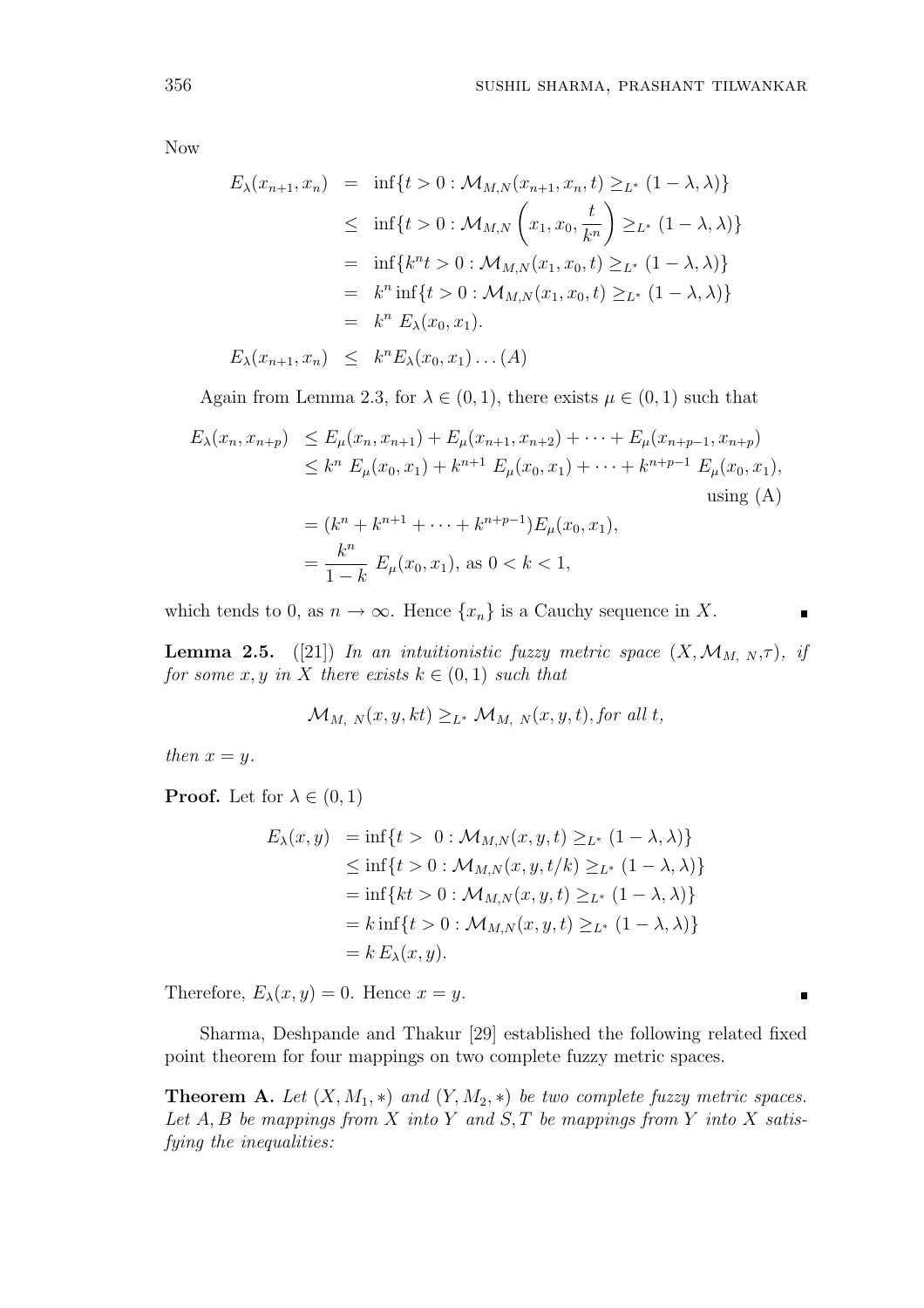(i) 
$$
M_1(SAx, TBx', kt) \ge M_1(x, x', t) * M_1(x, SAx, t) * M_1(x', TBx', t)
$$
  
\t $* M_1(SAx, TBx', t)$   
\t(ii)  $M_2(BSy, ATy', kt) \ge M_2(y, y', t) * M_2(y, BSy, t) * M_2(y', ATy', t)$   
\t $* M_2(BSy, ATy', kt)$ 

for all  $x, x'$  in X and  $y, y'$  in Y. If one of the mappings  $A, B, S, T$  is continuous, then  $SA$  and  $TB$  have a unique common fixed point  $z$  in  $X$  and  $BS$  and  $AT$  have a unique common fixed point w in Y. Further,  $Az = Bz = w$  and  $Sw = Tw = z$ .

Deshpande and Pathak [8] intuitionistically fuzzify the results of Sharma, Deshpande and Thakur [29] and proved the following:

**Theorem B.**  $(X, M_1, N_1, \ast, \diamond)$  and  $(Y, M_2, N_2, \ast, \diamond)$  be two complete intuitionistic fuzzy metric spaces. Let A, B be mappings from X into Y and let  $S$ , T be mappings from  $Y$  into  $X$  satisfying the inequalities:

(i) 
$$
M_1(SAx, TBx\prime, kt) \ge M_1(x, x\prime, t) * M_1(x, SAx, t) * M_1(x\prime, TBx\prime, t)
$$
  
  $*M_1(SAx, TBx\prime, t)$ 

and

$$
N_1(SAx, TBx\prime, kt) \le N_1(x, x\prime, t) \diamond N_1(x, SAx, t) \diamond N_1(x\prime, TBx\prime, t)
$$

$$
\diamond N_1(SAx, TBx\prime, t)
$$

(ii) 
$$
M_2(BSy, ATy\prime, kt) \ge M_2(y, y\prime, t) * M_2(y, BSy, t) * M_2(y\prime, ATy\prime, t)
$$
  
  $* M_2(BSy, ATy\prime, t)$ 

and

$$
N_2(BSy, ATy\prime, kt) \le N_2(y, y\prime, t) \diamond N_2(y, BSy, t) \diamond N_2(y\prime, ATy\prime, t)
$$

$$
\diamond N_2(BSy, ATy\prime, t)
$$

for all x, x $\prime$  in X and y, y $\prime$  in Y. If one of the mappings A, B, S, T is continuous, then  $SA$  and  $TB$  have a unique common fixed point  $z$  in  $X$  and  $BS$  and  $AT$  have a unique common fixed point w in Y. Further,  $Az = Bz = w$  and  $Sw = Tw = z$ .

We extend the results of Deshpande and Pathak [8] and prove a related fixed point theorem for six mappings on three complete modified intuitionistic fuzzy metric spaces.

### 3. Main result

**Theorem 3.1.** Let  $(X, M_{M_1, N_1}, \tau)$ ,  $(Y, M_{M_2, N_2}, \tau)$  and  $(Z, M_{M_3, N_3}, \tau)$  be three complete intuitionistic fuzzy metric spaces. Let A, B be continuous mappings from X into Y, let S, T be continuous mappings from Y into Z and let  $P, Q$  be continuous mappings from  $Z$  into  $X$  satisfying the inequalities: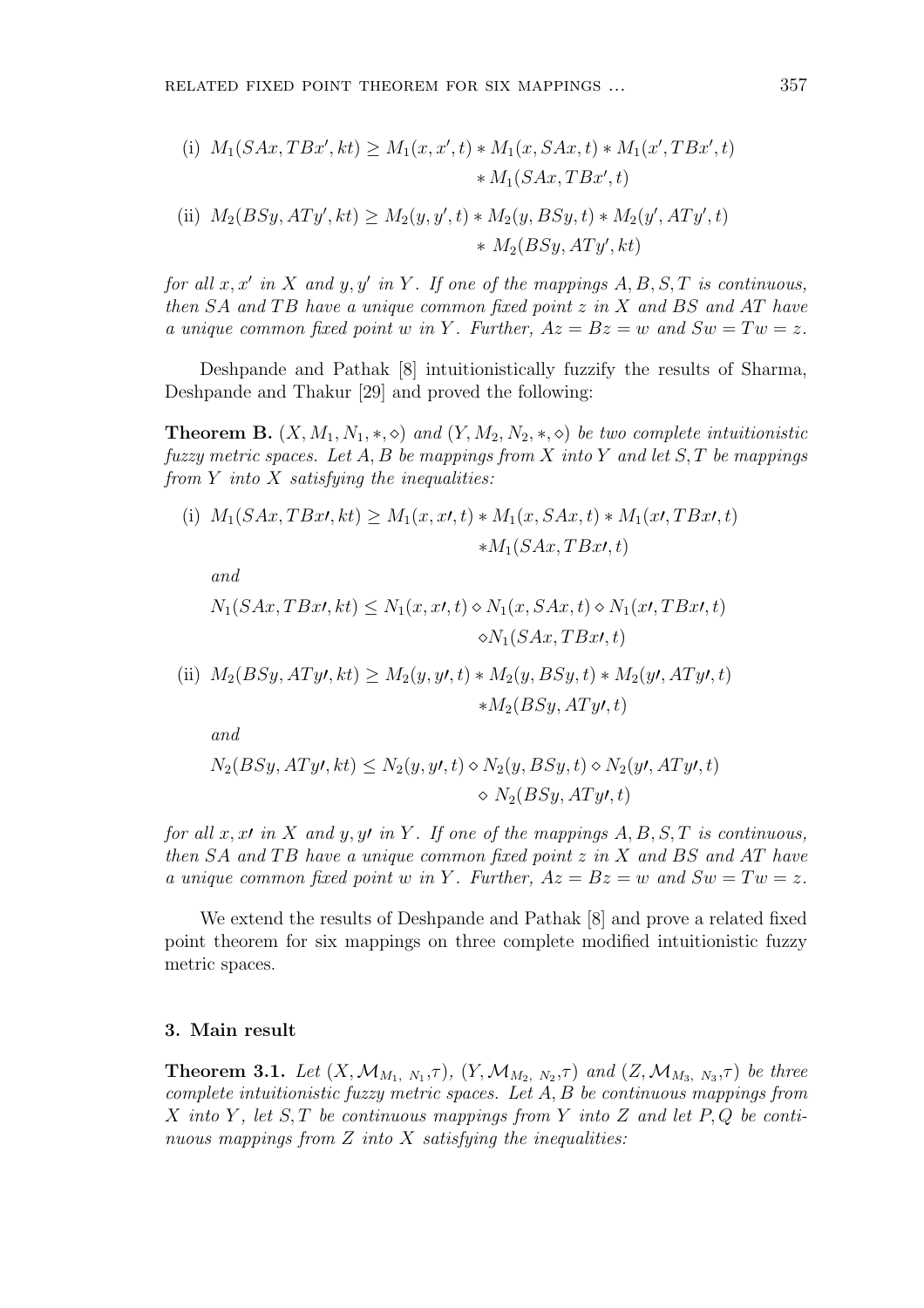(3.1) 
$$
\mathcal{M}_{M_1,N_1}(PSAx,QTBx',kt) \geq_{L^*} \mathcal{M}_{M_1,N_1}(x,x',t) * \mathcal{M}_{M_1,N_1}(x,PSAx,t)
$$
  
  $* \mathcal{M}_{M_1,N_1}(x',QTBx',t) * \mathcal{M}_{M_1,N_1}(PSAx,QTBx',t)$ 

(3.2) 
$$
\mathcal{M}_{M_2,N_2}(APSy, BQTy',kt) \geq_{L^*} \mathcal{M}_{M_2,N_2}(y,y',t) * \mathcal{M}_{M_2,N_2}(y, APSy,t)
$$

$$
* \mathcal{M}_{M_2,N_2}(y', BQTy',t) * \mathcal{M}_{M_2,N_2}(APSy, BQTy',t)
$$

$$
(3.3) \mathcal{M}_{M_3,N_3}(SAPz, TBQz', kt) \geq_{L^*} \mathcal{M}_{M_3,N_3}(z, z', t) * \mathcal{M}_{M_3,N_3}(z, SAPz, t) * \mathcal{M}_{M_3,N_3}(z', TBQz', t) * \mathcal{M}_{M_3,N_3}(SAPz, TBQz', t)
$$

for all  $x, x'$  in X,  $y, y'$  in Y and  $z, z'$  in Z,  $t > 0$  and  $k \in (0, 1)$ , then PSA and  $QTB$  have a unique common fixed point u in X, APS and BQT have a unique common fixed point  $v$  in  $Y$  and  $SAP$  and  $TBQ$  have a unique common fixed point w in Z. Further,  $Au = Bu = v$ ,  $Sv = Tv = w$  and  $Pw = Qw = u$ .

**Proof.** Let  $x = x_0$  be an arbitrary point in X and define sequences  $\{x_n\}, \{y_n\}$ and  $\{z_n\}$  in X, Y and Z respectively as follows:

Choose a point  $z_1 = Sy_1$ , a point  $y_1 = Ax_0$ , a point  $x_1 = Pz_1$ , a point  $z_2 =$  $Ty_2$ , a point  $y_2 = Bx_1$  and a point  $x_2 = Qz_2$ . In general, having chosen  $x_{2n-2}$  in X, choose a point  $y_{2n-1} = Ax_{2n-2}$ , a point  $y_{2n} = Bx_{2n-1}$ , a point  $z_{2n-1} = Sy_{2n-1}$ , a point  $z_{2n} = Ty_{2n}$ , a point  $x_{2n-1} = Pz_{2n-1}$  and a point  $x_{2n} = Qz_{2n}$  for all  $n = 1, 2, ...$ 

Applying inequality (3.1), we have

$$
\mathcal{M}_{M_1,N_1}(x_{2n+1},x_{2n},kt) = \mathcal{M}_{M_1,N_1}(PSAx_{2n},QTBx_{2n-1},kt)
$$
\n
$$
\geq_{L^*} \mathcal{M}_{M_1,N_1}(x_{2n},x_{2n-1},t) * \mathcal{M}_{M_1,N_1}(x_{2n},PSAx_{2n},t)
$$
\n
$$
*\mathcal{M}_{M_1,N_1}(x_{2n-1},QTBx_{2n-1},t) * \mathcal{M}_{M_1,N_1}(PSAx_{2n},QTBx_{2n-1},t)
$$
\n
$$
= \mathcal{M}_{M_1,N_1}(x_{2n},x_{2n-1},t) * \mathcal{M}_{M_1,N_1}(x_{2n},x_{2n+1},t)
$$
\n
$$
*\mathcal{M}_{M_1,N_1}(x_{2n-1},x_{2n},t) * \mathcal{M}_{M_1,N_1}(x_{2n+1},x_{2n},t)
$$
\n
$$
\geq_{L^*} \mathcal{M}_{M_1,N_1}(x_{2n},x_{2n-1},t) * \mathcal{M}_{M_1,N_1}(x_{2n},x_{2n+1},t)
$$

Similarly, we have

(3.5) 
$$
\mathcal{M}_{M_1,N_1}(x_{2n+2},x_{2n+1},kt) \geq_{L^*} \mathcal{M}_{M_1,N_1}(x_{2n+1},x_{2n},t) \ast \mathcal{M}_{M_1,N_1}(x_{2n+1},x_{2n+2},t).
$$

Thus, from (3.4) and (3.5), it follows that

$$
\mathcal{M}_{M_1,N_1}(x_{n+1},x_{n+2},kt) \geq_{L^*} \mathcal{M}_{M_1,N_1}(x_n,x_{n+1},t) * \mathcal{M}_{M_1,N_1}(x_{n+1},x_{n+2},t),
$$

for  $n = 1, 2, ...$ 

Consequently, for positive integers  $n, p$  we have

$$
\mathcal{M}_{M_1,N_1}(x_{n+1},x_{n+2},kt) \geq_{L^*} \mathcal{M}_{M_1,N_1}(x_n,x_{n+1},t) * \mathcal{M}_{M_1,N_1}(x_{n+1},x_{n+2},t/k^p).
$$

Thus, since  $\mathcal{M}_{M_1, N_1}(x_{n+1}, x_{n+2}, k t) \to 1_{L^*}$  as  $p \to \infty$ , we have

$$
(3.6) \qquad \mathcal{M}_{M_1,N_1}(x_{n+1},x_{n+2},kt) \geq_{L^*} \mathcal{M}_{M_1,N_1}(x_n,x_{n+1},t)
$$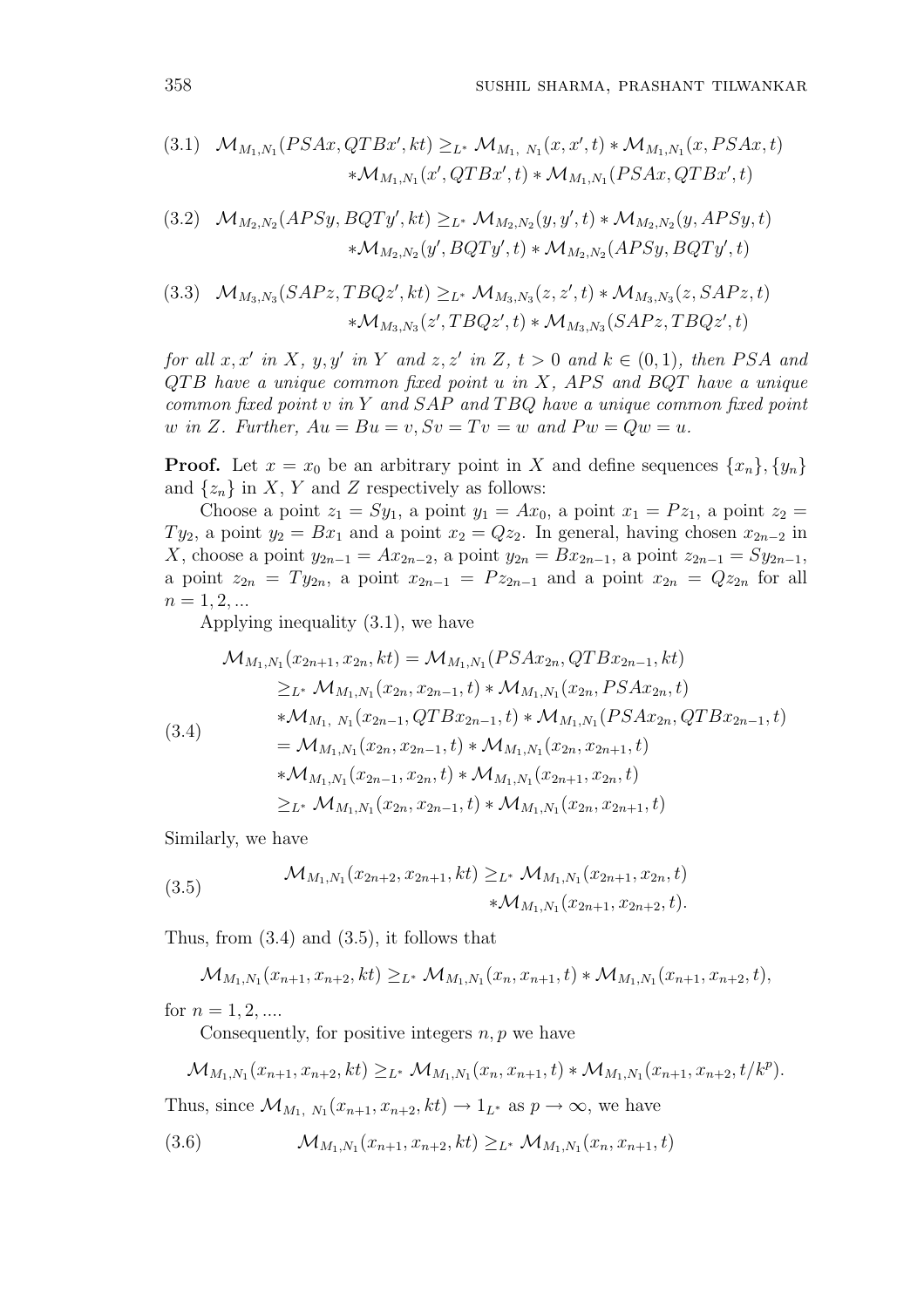Similarly, applying inequality (3.2) and (3.3), we have

$$
(3.7) \qquad \mathcal{M}_{M_2,N_2}(y_{n+1},y_{n+2},kt) \geq_{L^*} \mathcal{M}_{M_2,N_2}(y_n,y_{n+1},t)
$$

$$
(3.8) \qquad \mathcal{M}_{M_3,N_3}(z_{n+1}, z_{n+2}, kt) \geq_{L^*} \mathcal{M}_{M_3,N_3}(z_n, z_{n+1}, t)
$$

By Lemma 2.4,  $\{x_n\}$  is a Cauchy sequence in a complete intuitionistic fuzzy metric space  $X$  and so has a limit  $u$  in  $X$ . It follows similarly that the sequences  ${y_n}$  and  ${z_n}$  are also Cauchy sequences in complete intuitionistic fuzzy metric space Y and Z and so have limits  $v$  in Y and  $w$  in Z.

Using  $(3.1)$ , we have

$$
\mathcal{M}_{M_1,N_1}(PSAx_{2n}, u, kt) \geq_{L^*} \mathcal{M}_{M_1,N_1}(PSAx_{2n}, x_{2n}, \frac{kt}{2}) * \mathcal{M}_{M_1,N_1}(x_{2n}, u, \frac{kt}{2})
$$
\n
$$
= \mathcal{M}_{M_1,N_1}(PSAx_{2n}, QTBx_{2n-1}, \frac{kt}{2}) * \mathcal{M}_{M_1,N_1}(x_{2n}, u, \frac{kt}{2})
$$
\n
$$
\geq_{L^*} \mathcal{M}_{M_1,N_1}(x_{2n}, x_{2n-1}, \frac{t}{2}) * \mathcal{M}_{M_1,N_1}(x_{2n}, PSAx_{2n}, \frac{t}{2})
$$
\n
$$
* \mathcal{M}_{M_1,N_1}(x_{2n-1}, QTBx_{2n-1}, \frac{t}{2})
$$
\n
$$
* \mathcal{M}_{M_1,N_1}(PSAx_{2n}, QTBx_{2n-1}, \frac{t}{2}) * \mathcal{M}_{M_1,N_1}(x_{2n}, u, \frac{kt}{2})
$$
\n
$$
\geq_{L^*} \mathcal{M}_{M_1,N_1}(x_{2n}, x_{2n-1}, \frac{t}{2}) * \mathcal{M}_{M_1,N_1}(x_{2n}, x_{2n+1}, \frac{t}{2})
$$
\n
$$
* \mathcal{M}_{M_1,N_1}(x_{2n-1}, x_{2n}, \frac{t}{2}) * \mathcal{M}_{M_1,N_1}(x_{2n+1}, x_{2n}, \frac{t}{2}) * \mathcal{M}_{M_1,N_1}(x_{2n}, u, \frac{kt}{2})
$$

Taking limit  $n \to \infty$ , we have

$$
\lim_{n\to\infty} \mathcal{M}_{M_1, N_1}(PSAx_{2n}, u, kt) \to 1_{L^*}.
$$

Thus, we have

(3.9) 
$$
\lim_{n \to \infty} PSAx_{2n} = u = \lim_{n \to \infty} PSy_{2n+1}
$$

Similarly, we can prove that

(3.10) 
$$
\lim_{n \to \infty} QTBx_{2n-1} = u = \lim_{n \to \infty} QTy_{2n}
$$

(3.11) 
$$
\lim_{n \to \infty} APSy_{2n-1} = v = \lim_{n \to \infty} APz_{2n-1}
$$

(3.12) 
$$
\lim_{n \to \infty} BQTy_{2n} = v = \lim_{n \to \infty} BQz_{2n}
$$

(3.13) 
$$
\lim_{n \to \infty} SAPz_{2n} = w = \lim_{n \to \infty} SAx_{2n}
$$

(3.14) 
$$
\lim_{n \to \infty} T B Q z_{2n-1} = w = \lim_{n \to \infty} T B x_{2n-1}
$$

Since  $A$  and  $B$  are continuous, we have

(3.15) 
$$
\lim_{n \to \infty} Ax_{2n} = Au = v, \quad \lim_{n \to \infty} Bx_{2n-1} = Bu = v.
$$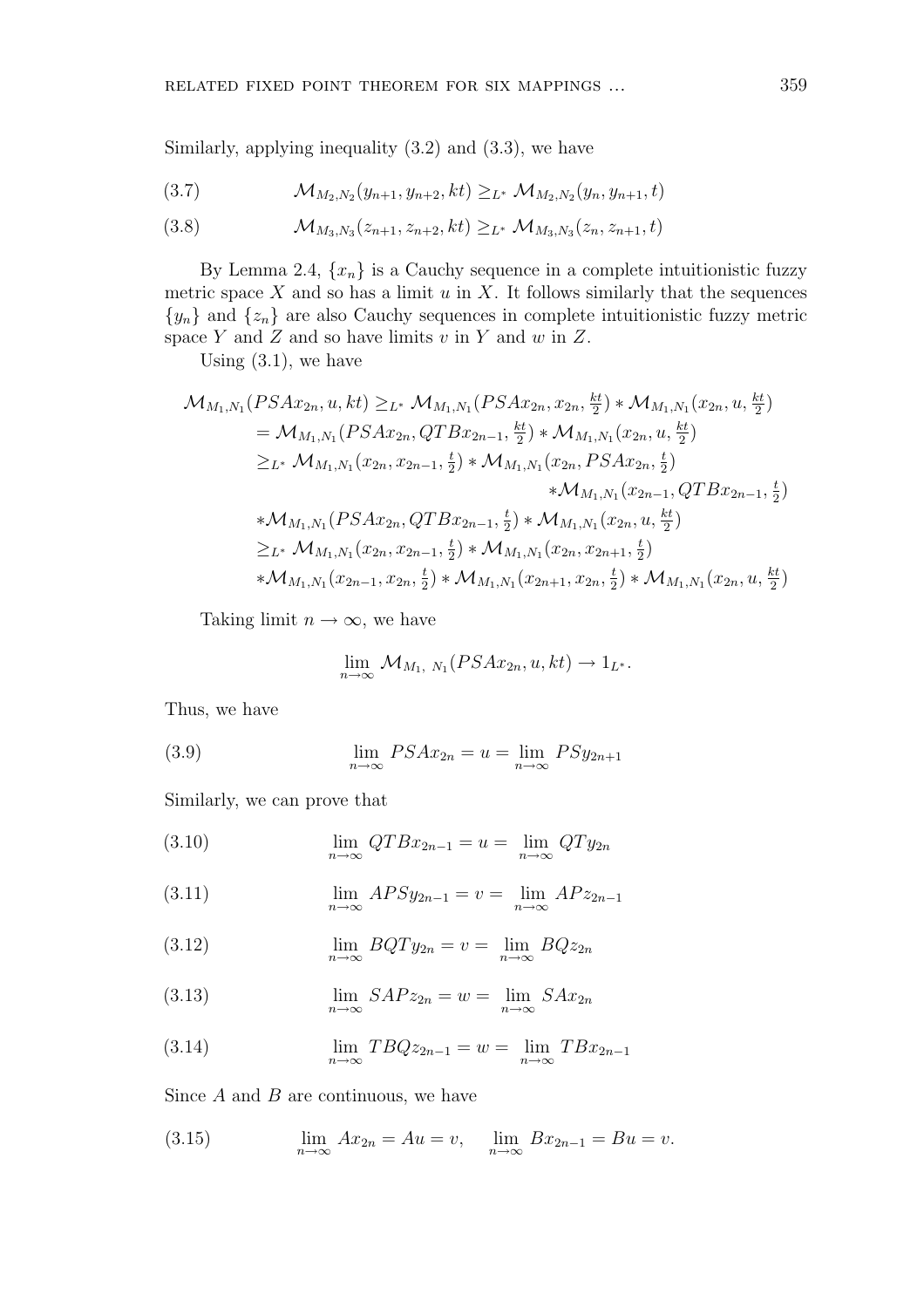Using inequality (3.1), we have

$$
\mathcal{M}_{M_1,N_1}(PSAu,QTBx_{2n-1},kt) \geq_{L^*} \mathcal{M}_{M_1,N_1}(u,x_{2n-1},t) * \mathcal{M}_{M_1,N_1}(u,PSAu,t)
$$
  
 
$$
* \mathcal{M}_{M_1,N_1}(x_{2n-1},QTBx_{2n-1},t) * \mathcal{M}_{M_1,N_1}(PSAu,QTBx_{2n-1},t).
$$

Letting  $n \to \infty$  and using (3.10), we have

$$
\mathcal{M}_{M_1, N_1}(PSAu, u, kt) \geq_{L^*} \mathcal{M}_{M_1, N_1}(u, PSAu, t).
$$

Therefore, by Lemma 2.5 and using (3.15), we have  $PSAu = u = PSv$ . Using inequality  $(3.1)$ , we have

$$
\mathcal{M}_{M_1,N_1}(PSAx_{2n},QTBu,kt) \geq_{L^*} \mathcal{M}_{M_1,N_1}(x_{2n},u,t) * \mathcal{M}_{M_1,N_1}(x_{2n},PSAx_{2n},t) \n* \mathcal{M}_{M_1,N_1}(u,QTBu,t) * \mathcal{M}_{M_1,N_1}(PSAx_{2n},QTBu,t).
$$

Letting  $n \to \infty$  and using (3.9), we have

$$
\mathcal{M}_{M_1,N_1}(u,QTBu,kt) \geq_{L^*} \mathcal{M}_{M_1,N_1}(u,QTBu,t).
$$

Therefore, by Lemma 2.5 and using (3.15), we have  $QTBu = u = QTv$ . Since  $S$  and  $T$  are continuous, we have

(3.16) 
$$
\lim_{n \to \infty} Sy_{2n-1} = Sv = w, \quad \lim_{n \to \infty} Ty_{2n} = Tv = w.
$$

Using inequality (3.2), we have

$$
\mathcal{M}_{M_2, N_2}(APSv, BQTy_{2n}, kt) \geq_{L^*} \mathcal{M}_{M_2, N_2}(v, y_{2n}, t) * \mathcal{M}_{M_2, N_2}(v, APSv, t) \n* \mathcal{M}_{M_2, N_2}(y_{2n}, BQTy_{2n}, t) * \mathcal{M}_{M_2, N_2}(APSv, BQTy_{2n}, t).
$$

Letting  $n \to \infty$  and using (3.12), we have

$$
\mathcal{M}_{M_2, N_2}(APSv, v, kt) \geq_{L^*} \mathcal{M}_{M_2, N_2}(v, APSv, t).
$$

Therefore, by Lemma 2.5 and using (3.16), we have  $APSv = v = APw$ . Using inequality (3.2), we have

$$
\mathcal{M}_{M_2,N_2}(APSy_{2n-1}, BQTv,kt)
$$
  
\n
$$
\geq_{L^*} \mathcal{M}_{M_2,N_2}(y_{2n-1}, v, t) * \mathcal{M}_{M_2,N_2}(y_{2n-1}, APSy_{2n-1}, t)
$$
  
\n
$$
* \mathcal{M}_{M_2,N_2}(v, BQTv, t) * \mathcal{M}_{M_2,N_2}(APSy_{2n-1}, BQTv, t).
$$

Letting  $n \to \infty$  and using (3.11), we have

$$
\mathcal{M}_{M_2, N_2}(v, BQTv, kt) \geq_{L^*} \mathcal{M}_{M_2, N_2}(v, BQTv, t).
$$

Therefore, by Lemma 2.5 and using (3.16), we have  $BQTv = v = BQw$ . Since  $P$  and  $S$  are continuous, we have

(3.17) 
$$
\lim_{n \to \infty} Pz_{2n} = Pw = u, \quad \lim_{n \to \infty} Qz_{2n-1} = Qw = u.
$$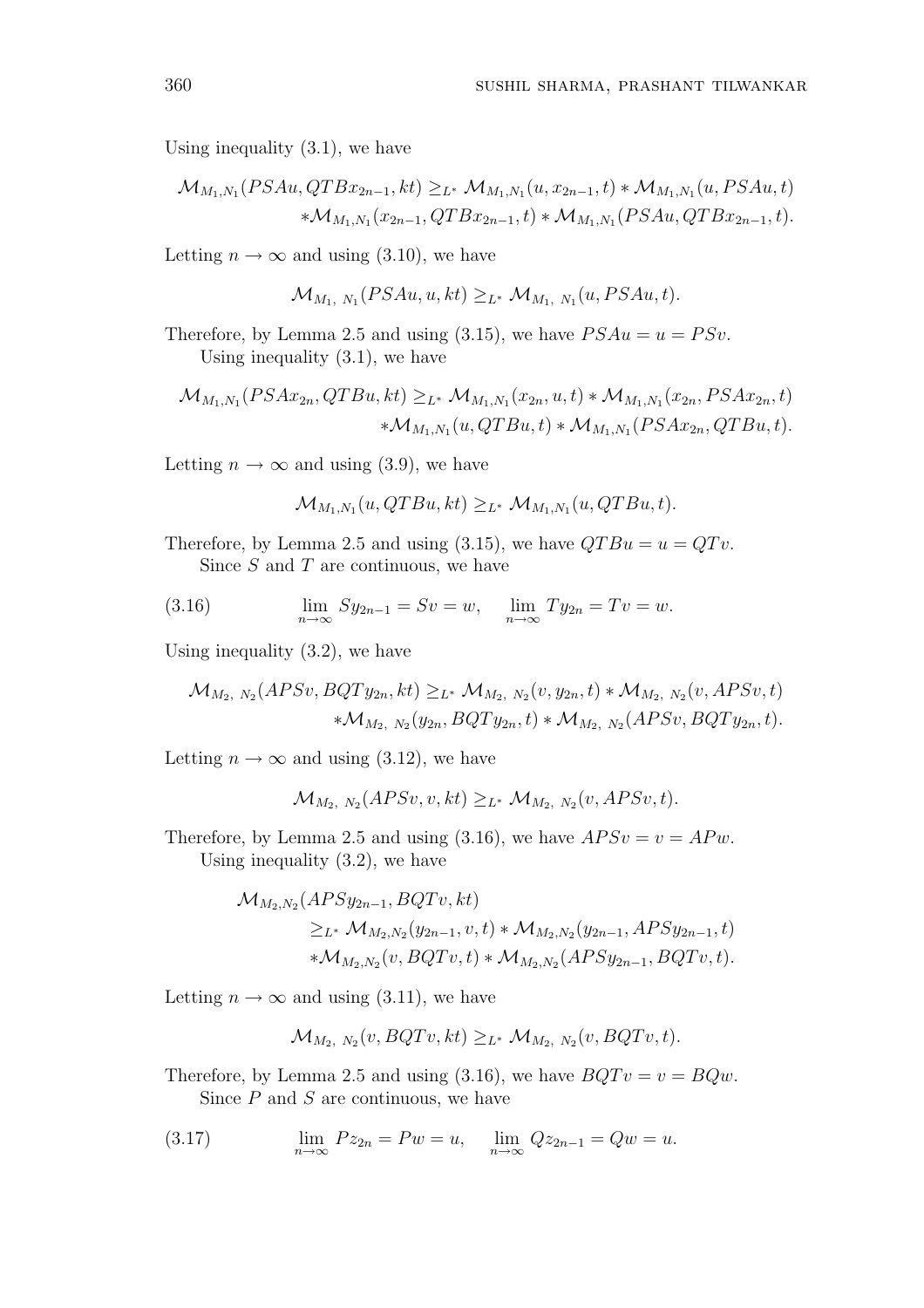Using inequality (3.3), we have

$$
\mathcal{M}_{M_3,N_3}(SAPw, TBQz_{2n-1},kt) \geq_{L^*} \mathcal{M}_{M_3,N_3}(w, z_{2n-1},t) * \mathcal{M}_{M_3,N_3}(w, SAPw,t) \n* \mathcal{M}_{M_3,N_3}(z_{2n-1}, TBQz_{2n-1},t) * \mathcal{M}_{M_3,N_3}(SAPw, TBQz_{2n-1},t).
$$

Letting  $n \to \infty$  and using (3.14), we have

$$
\mathcal{M}_{M_3, N_3}(SAPw, w, kt) \geq_{L^*} \mathcal{M}_{M_3, N_3}(w, SAPw, t).
$$

Therefore, by Lemma 2.5 and using (3.17), we have  $SAPw = w = SAu$ . Using inequality (3.3), we have

$$
\mathcal{M}_{M_3, N_3}(SAPz_{2n}, TBQw, kt) \geq_{L^*} \mathcal{M}_{M_3, N_3}(z_{2n}, w, t) * \mathcal{M}_{M_3, N_3}(z_{2n}, SAPz_{2n}, t) \n* \mathcal{M}_{M_3, N_3}(w, TBQw, t) * \mathcal{M}_{M_3, N_3}(SAPz_{2n}, TBQw, t).
$$

Letting  $n \to \infty$  and using (3.13), we have

$$
\mathcal{M}_{M_3, N_3}(w, TBQw, kt) \geq_{L^*} \mathcal{M}_{M_3, N_3}(w, TBQw, t).
$$

Therefore, by Lemma 2.5 and using (3.17), we have  $TBQw = w = TBu$ . Thus, we have

(3.18) 
$$
\begin{cases}\nPSAu = QTBu = PSv = QTv = Pw = Qw = u, \\
APSv = BQTv = APw = BQw = Au = Bu = v, \\
SAPw = TBQw = SAu = TBu = Sv = Tv = w.\n\end{cases}
$$

To prove the uniqueness of the fixed point, suppose that  $PSA$  and  $QTB$  have a common fixed point  $u'$  also.

Using inequality  $(3.1)$ , we have

$$
\mathcal{M}_{M_1,N_1}(PSAu,QTBu',kt) \geq_{L^*} \mathcal{M}_{M_1,N_1}(u,u',t) * \mathcal{M}_{M_1,N_1}(u,PSAu,t) \n* \mathcal{M}_{M_1,N_1}(u',QTBu',t) * \mathcal{M}_{M_1,N_1}(PSAu,QTBu',t).
$$

Therefore, we have

$$
\mathcal{M}_{M_1, N_1}(u, u', kt) \geq_{L^*} \mathcal{M}_{M_1, N_1}(u, u', t).
$$

By Lemma 2.5, we have  $u = u'$ . Similarly we can prove that v and w are unique common fixed point of  $APS$  and  $BQT$  and of  $SAP$  and  $TBQ$ . This completes the proof.  $\blacksquare$ 

If we put  $M_1 = M_2 = M_3 = M$  and  $N_1 = N_2 = N_3 = N$  in Theorem 3.1, we get the following:

**Corollary 1.** Let  $(X, \mathcal{M}_{M, N}, \tau)$ ,  $(Y, \mathcal{M}_{M, N}, \tau)$  and  $(Z, \mathcal{M}_{M, N}, \tau)$  be three complete intuitionistic fuzzy metric spaces. Let  $A, B$  be continuous mappings from  $X$ into Y, let  $S, T$  be continuous mappings from Y into Z and let P, Q be continuous mappings from  $Z$  into  $X$  satisfying the inequalities: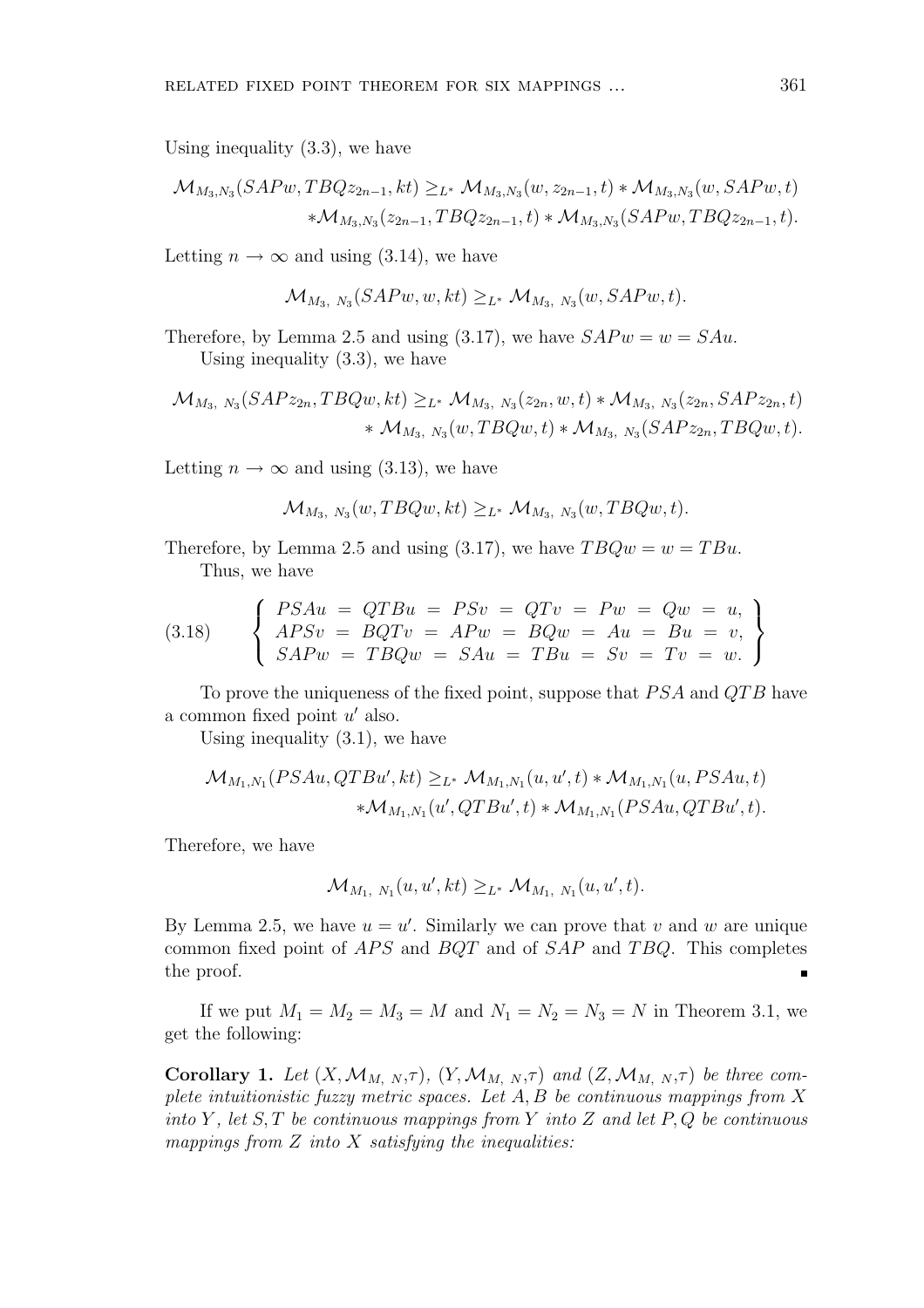(3.1) 
$$
\mathcal{M}_{M,N}(PSAx, QTBx',kt) \geq_{L^*} \mathcal{M}_{M,N}(x,x',t) * \mathcal{M}_{M,N}(x,PSAx,t)
$$

$$
* \mathcal{M}_{M,N}(x',QTBx',t) * \mathcal{M}_{M,N}(PSAx,QTBx',t)
$$

(3.2) 
$$
\mathcal{M}_{M,N}(APSy, BQTy', kt) \geq_{L^*} \mathcal{M}_{M,N}(y, y', t) * \mathcal{M}_{M,N}(y, APSy, t)
$$

$$
* \mathcal{M}_{M,N}(y', BQTy', t) * \mathcal{M}_{M,N}(APSy, BQTy', t)
$$

(3.3) 
$$
\mathcal{M}_{M,N}(SAPz, TBQz', kt) \geq_{L^*} \mathcal{M}_{M,N}(z, z', t) * \mathcal{M}_{M,N}(z, SAPz, t)
$$

$$
* \mathcal{M}_{M,N}(z', TBQz', t) * \mathcal{M}_{M,N}(SAPz, TBQz', t)
$$

for all x, xl in X, y, y' in Y and z, z' in Z, t > 0 and  $k \in (0,1)$ , then PSA and  $QTB$  have a unique common fixed point  $u$  in  $X$ , APS and BQT have a unique common fixed point  $v$  in  $Y$  and  $SAP$  and  $TBQ$  have a unique common fixed point w in Z. Further,  $Au = Bu = v$ ,  $Sv = Tv = w$  and  $Pw = Qw = u$ .  $\blacksquare$ 

If we put  $A = B$ ,  $S = T$  and  $P = Q$  in Theorem 3.1, we get the following:

Corollary 2. Let  $(X, \mathcal{M}_{M_1,N_1}, \tau)$ ,  $(Y, \mathcal{M}_{M_2,N_2}, \tau)$  and  $(Z, \mathcal{M}_{M_3,N_3}, \tau)$  be three complete intuitionistic fuzzy metric spaces. Let A be continuous mapping from X into Y, let S be continuous mapping from Y into Z and let P be continuous mapping from  $Z$  into  $X$  satisfying the inequalities:

(3.4) 
$$
\mathcal{M}_{M_1,N_1}(PSAx,PSAx',kt) \geq_{L^*} \mathcal{M}_{M_1,N_1}(x,x',t) * \mathcal{M}_{M_1,N_1}(x,PSAx,t)
$$
  
  $\ast \mathcal{M}_{M_1,N_1}(x',PSAx',t) * \mathcal{M}_{M_1,N_1}(PSAx,PSAx',t)$ 

(3.5) 
$$
\mathcal{M}_{M_2,N_2}(APSy, APSy',kt) \geq_{L^*} \mathcal{M}_{M_2,N_2}(y, y',t) * \mathcal{M}_{M_2,N_2}(y,APSy,t)
$$
  
  $* \mathcal{M}_{M_2,N_2}(y',APSy',t) * \mathcal{M}_{M_2,N_2}(APSy,APSy',t)$ 

$$
(3.6) \quad \mathcal{M}_{M_3,N_3}(SAPz, SAPz', kt) \geq_{L^*} \mathcal{M}_{M_3,N_3}(z, z', t) * \mathcal{M}_{M_3,N_3}(z, SAPz, t) \n* \mathcal{M}_{M_3,N_3}(z', SAPz', t) * \mathcal{M}_{M_3,N_3}(SAPz, SAPz', t)
$$

for all  $x, x'$  in  $X, y, y'$  in Y and  $z, z'$  in  $Z, t > 0$  and  $k \in (0, 1)$ , then PSA has a unique common fixed point  $u$  in  $X$ , APS has a unique common fixed point  $v$  in Y and SAP has a unique common fixed point w in Z. Further,  $Au = v$ ,  $Sv = w$ and  $Pw = u$ .  $\blacksquare$ 

**Remark 3.1.** From Theorem 3.1, with  $P = Q = Ix$  (the identity mapping on X), we obtain modified intuitionistic version of the results of Sharma, Deshpande and Thakur [29] and Deshpande and Pathak [8].

#### References

[1] ABIDI, H., CHO, Y.J., REGAN, D.O. and SAADATI, R., Common fixed point in L-fuzzy metric spaces, Applied Mathematics and Computation, 182 (2006), 820-828.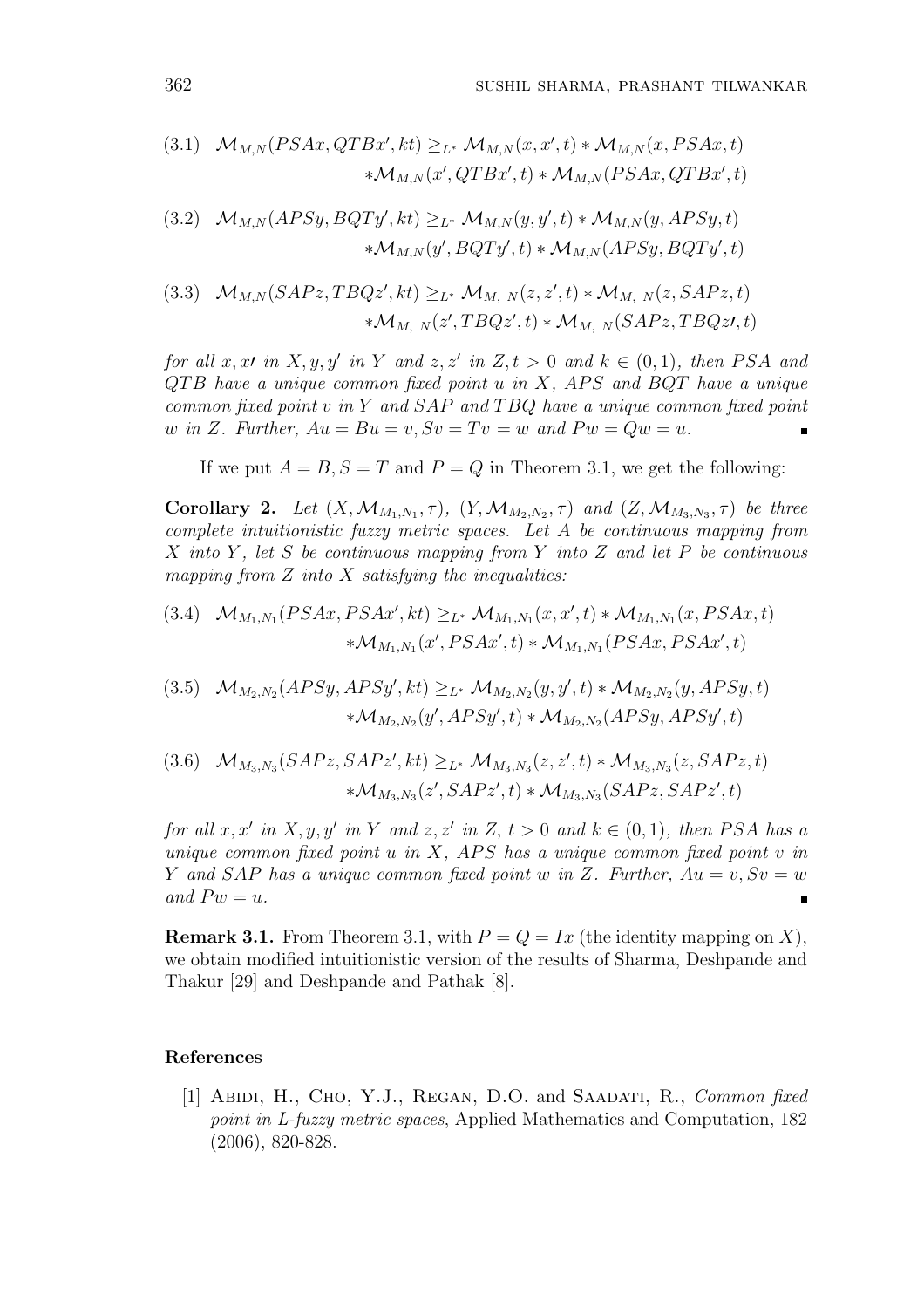- [2] Alaca, C., Turkoglu, D. and Yildiz, C., Fixed points in intuitionistic fuzzy metric spaces, Chaos, Solitons & Fractals, 29 (2006), 1073-1078.
- [3] Atanassov, K., Intuitionistic fuzzy sets, Fuzzy Sets and Systems, 20(1986), 87-96.
- [4] BANACH, S., Theoriles Operations Linearies Manograie Mathematyezne, Warsaw, Poland, 1932.
- [5] Cho, Y. J., Kang, S.M. and Kim, S.S., Fixed points in two metric spaces, Novi Sad J. Math., 29 (1) (1999), 47-53.
- [6] DESCHRILVER, G., CORNELIS, C. and KERRE, E.E., On representation of Intuitionistic fuzzy t-norms and t-conorms, IEEE Trans Fuzzy Sets and Systems, 12 (2001), 45-61.
- [7] DESCHRILVER, G. and KERRE, E.E., On the relationship between some extensions of fuzzy set theory, Fuzzy Sets and Systems, 133 (2003), 517-529.
- [8] DESHPANDE, B. and PATHAK, R., Related fixed point theorem on two intuitionistic fuzzy metric spaces, J. Korean Soc. Math. Educ. Ser. B.: Pure Appl. Math., 16 (4) (2009), 345-357.
- [9] Edelstein, M., On fixed and periodic points under contractive mappings, J. London Math. Soc., 37 (1962), 74-79.
- [10] EL NASCHIE, On the uncertainty of Cantorian geometry and two-slit experiment, Chaos, Solitons & Fractals, 9 (1998), 517-529.
- [11] EL NASCHIE, On the verifications of heterotic string theory and  $e^{(\infty)}$  theory, Chaos, Solitons & Fractals, 11 (2000), 397-407.
- [12] EL NASCHIE, A review of E-infinity theory and the mass spectrum of high energy particle physics, Chaos, Solitons & Fractals, 19 (2004), 209-36.
- [13] El Naschie, Fuzzy dodecahedron topology and E-infinity spacetime as a model for quantum physics, Chaos, Solitons & Fractals, 30 (2006), 1025-33.
- [14] Fisher, B., Fixed points on two metric spaces, Glasnik Mate, 16 (36) (1981), 333-337.
- [15] Fisher, B., Related fixed points on two metric spaces, Math. Seminar Notes, Kobe Univ., 10 (1982), 17-26.
- [16] Fisher, B. and Murthy, P.P., Related fixed point theorems for two pairs of mappings on two metric spaces, Kyungpook Math. J., 37 (1997), 343-347.
- [17] Grabiec, M., Fixed points in fuzzy metric spaces, Fuzzy Sets and Systems, 27 (1988), 385-389.